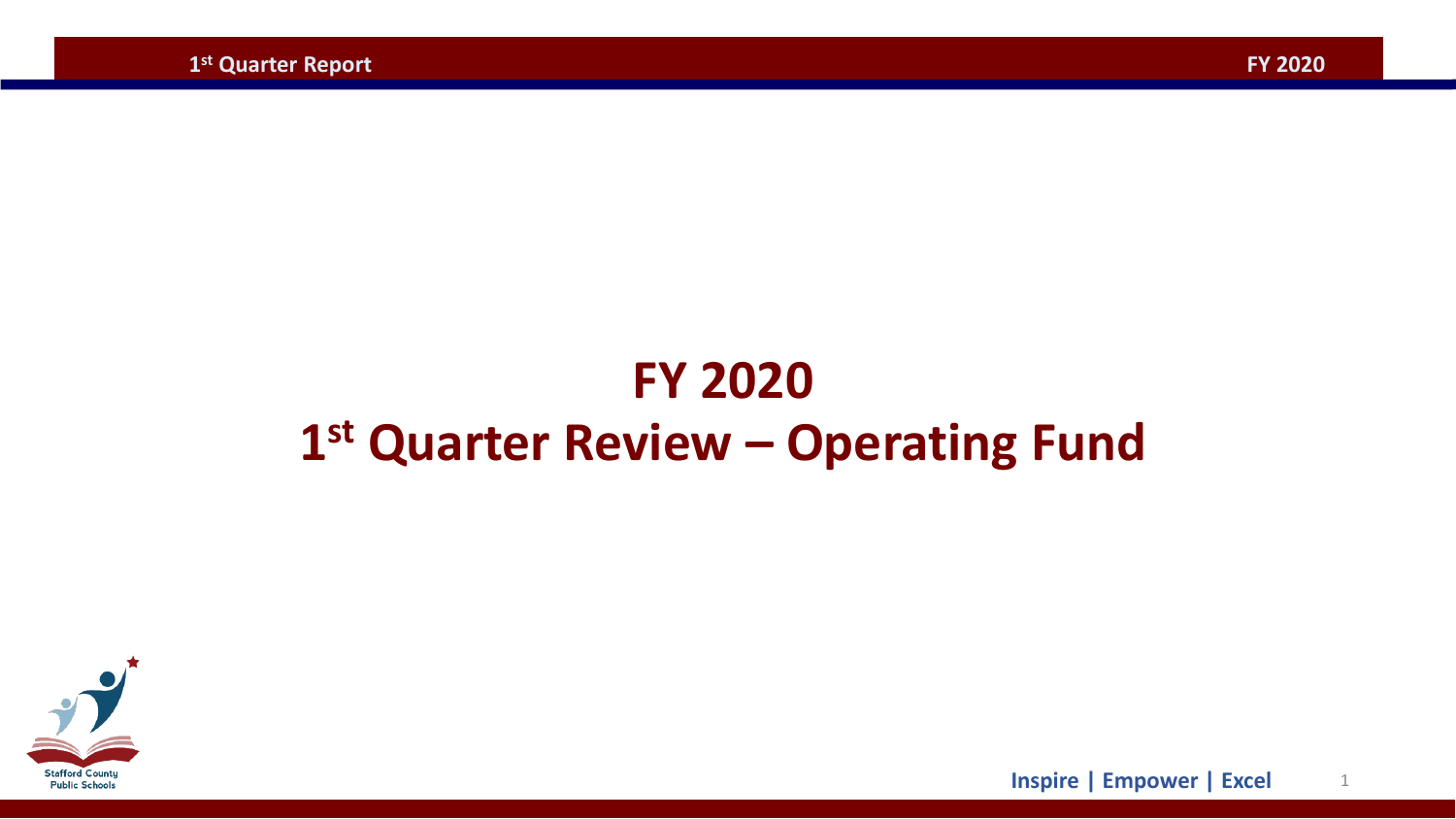### **Revenues**

## • State Revenues

- No known changes
- Enrollment (K-12):
	- Budgeted ADM 29,351
	- Sept 30 Unofficial Enrollment 29,576

# •Other / Local Revenues – Tracking as Expected

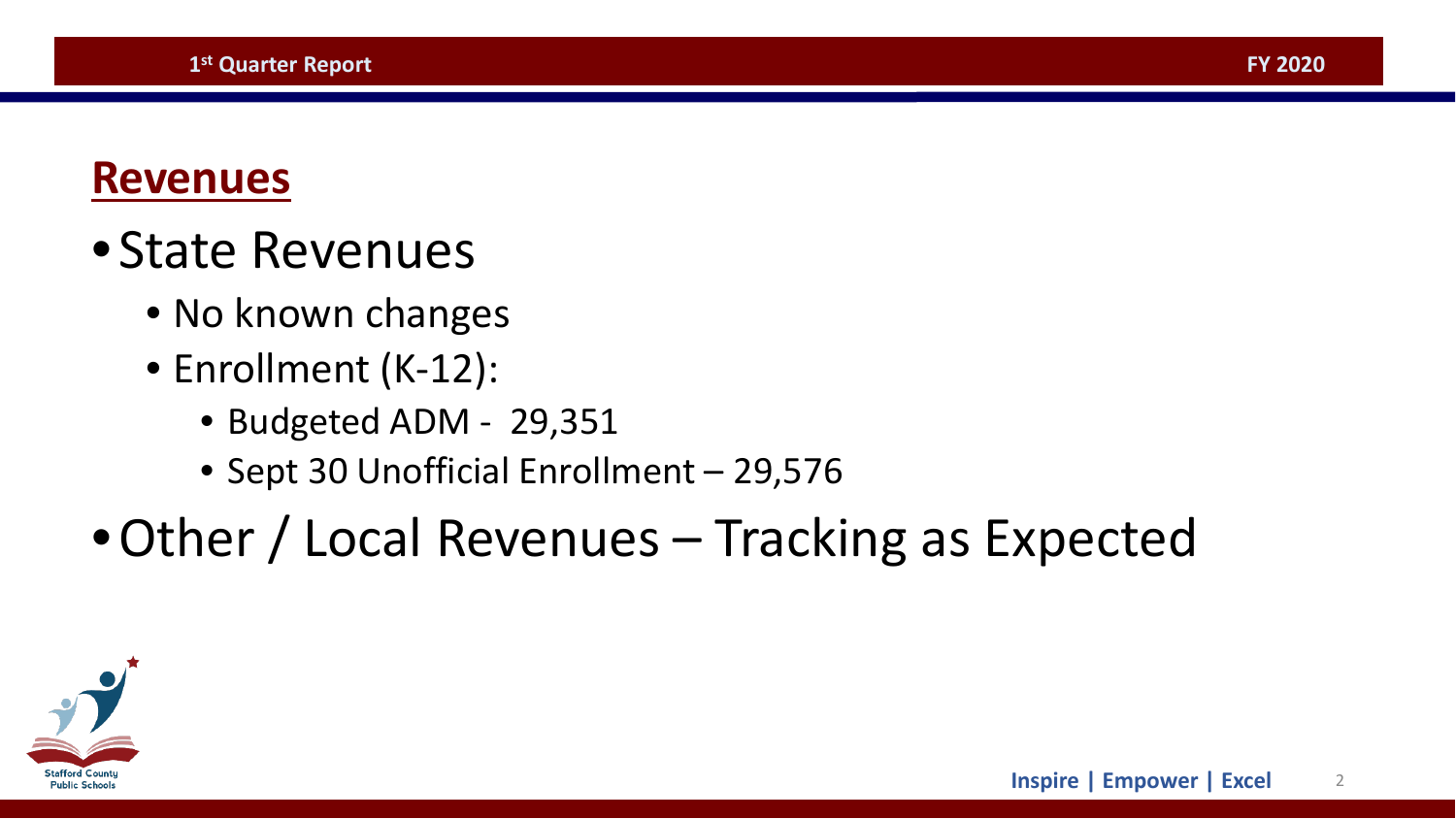### **Enrollment**

| <b>School</b>           | <b>Design</b><br>Capacity <sup>1</sup> | <b>Actual</b><br><b>Enrollment</b><br>9/30/18 | <b>Projected</b><br>2019-20 | <b>Unofficial</b><br><b>Enrollment</b><br>9/30/2019 | <b>Utilization</b> |
|-------------------------|----------------------------------------|-----------------------------------------------|-----------------------------|-----------------------------------------------------|--------------------|
|                         |                                        |                                               |                             |                                                     |                    |
| Elementary <sup>2</sup> | 14,609                                 | 12,476                                        | 12,635                      | 12,665                                              | 86.7%              |
|                         |                                        |                                               |                             |                                                     |                    |
| <b>Middle</b>           | 8,170                                  | 6,932                                         | 7,252                       | 7,186                                               | 88.0%              |
|                         |                                        |                                               |                             |                                                     |                    |
| <b>High</b>             | 10,650                                 | 9,497                                         | 9,521                       | 9,725                                               | 91.3%              |
|                         |                                        |                                               |                             |                                                     |                    |
| <b>Division</b>         | 33,429                                 | 28,905                                        | 29,408                      | 29,576                                              | 88.5%              |

Notes:

1 Design capacity used at the elementary, middle and high levels.

<sup>2</sup>Elementary enrollment excludes Pre-Kindergarten.

SCPS Budgeted 2019-2020 Average Daily Membership (ADM) is 29,351.

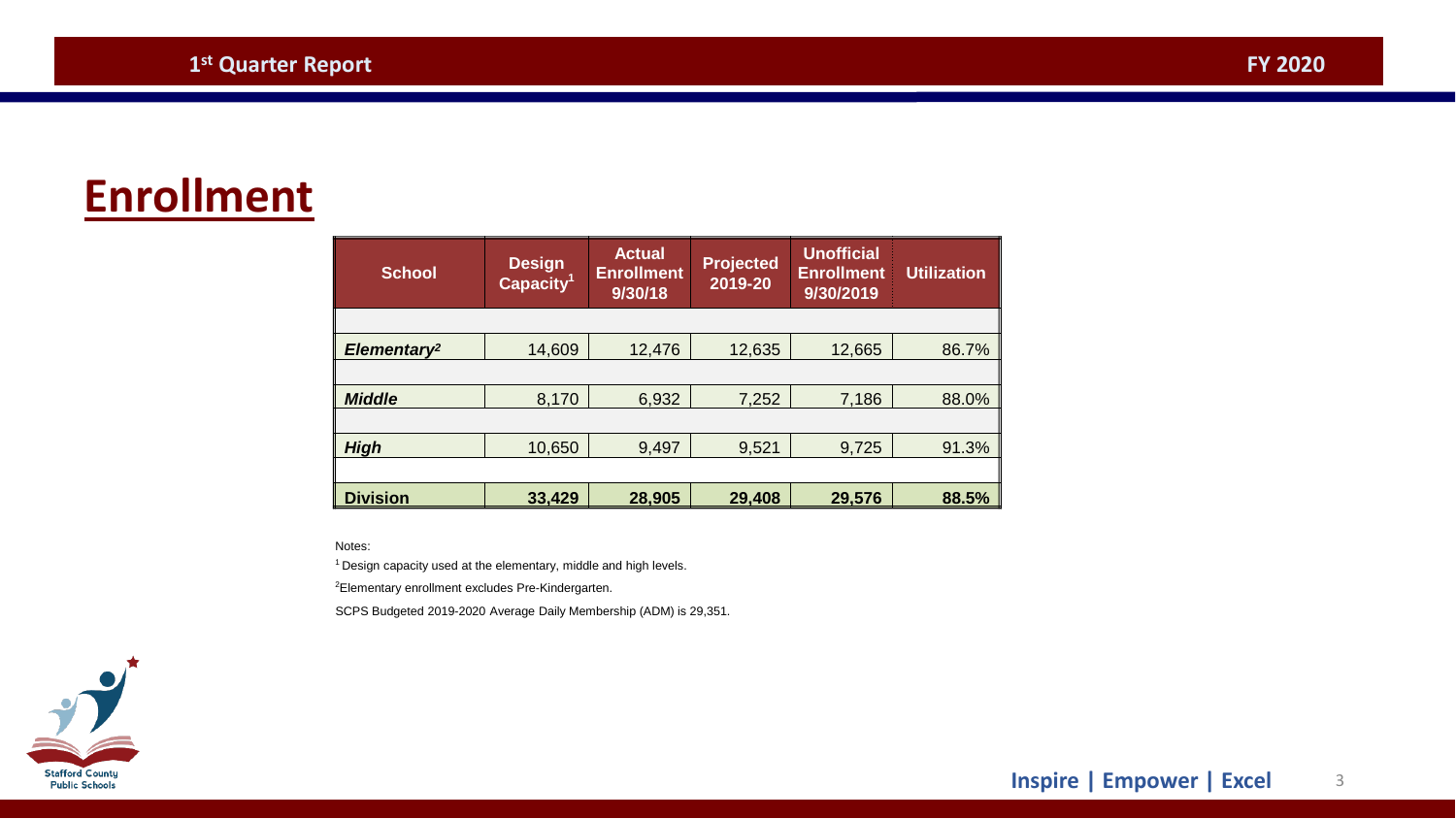#### **Expenditures**

- Expenditures are tracking within accepted variance
- Salaries (based on vacancies) are trending similarly to prior years
	- Increased budgeted salary lapse in 2020
	- Similar vacancy numbers will result in similar savings
	- Too early to fully project benefit savings

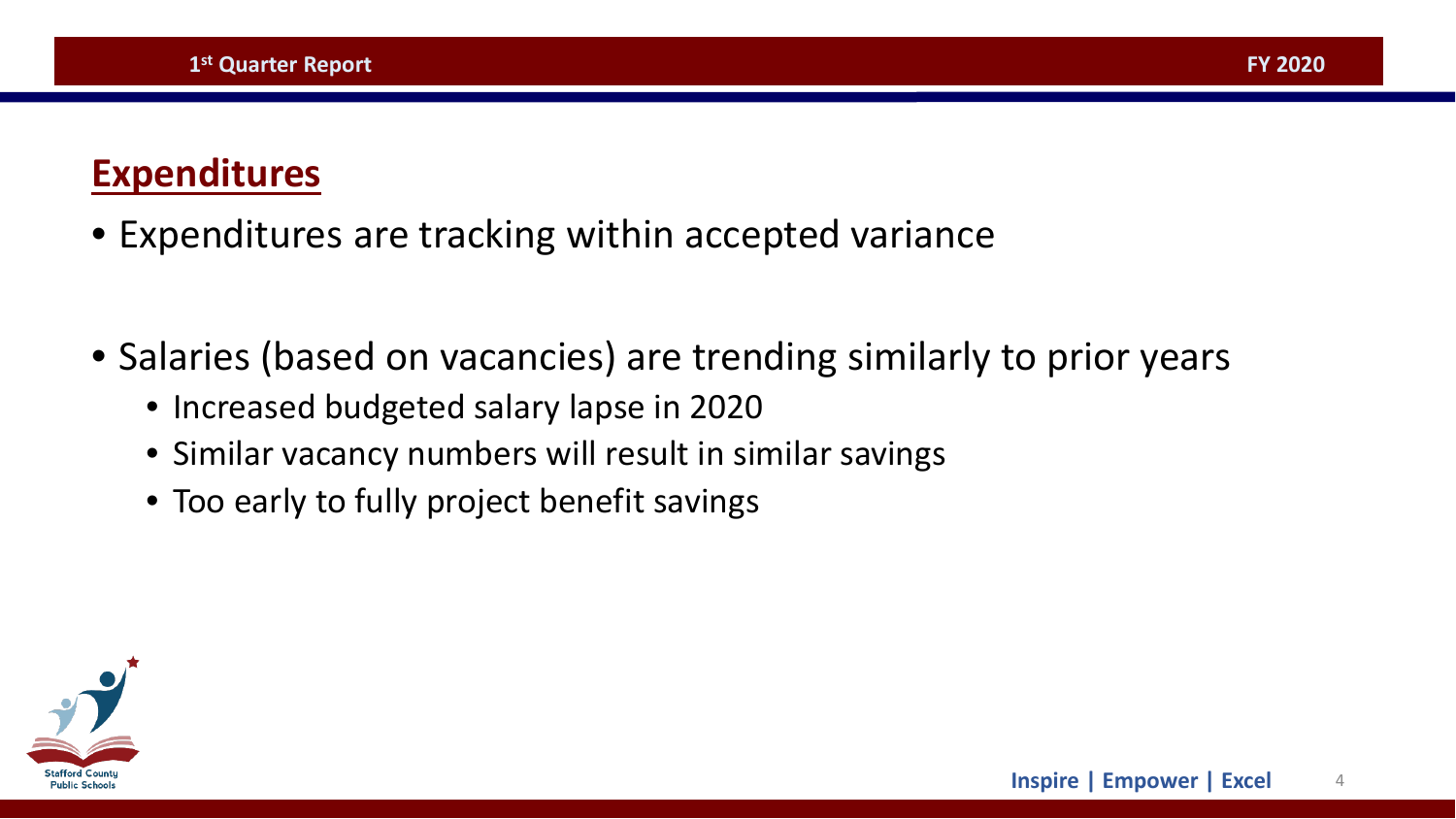#### <span id="page-4-0"></span>**Staffing**

#### • Licensed Staff/Teacher Vacancies

- 49.0 as of 10/1/2019
	- 38.0 covered by long-term substitutes
	- 8.0 covered by other licensed staff (7.0 HS math)
	- 2.0 resignations not yet official but are known

#### • Additional Positions

- Teachers (6.0)
- Special Education Teacher (1.0)
- Assistant Principal (1.0)
- Bilingual Administrative Assistant (1.0)

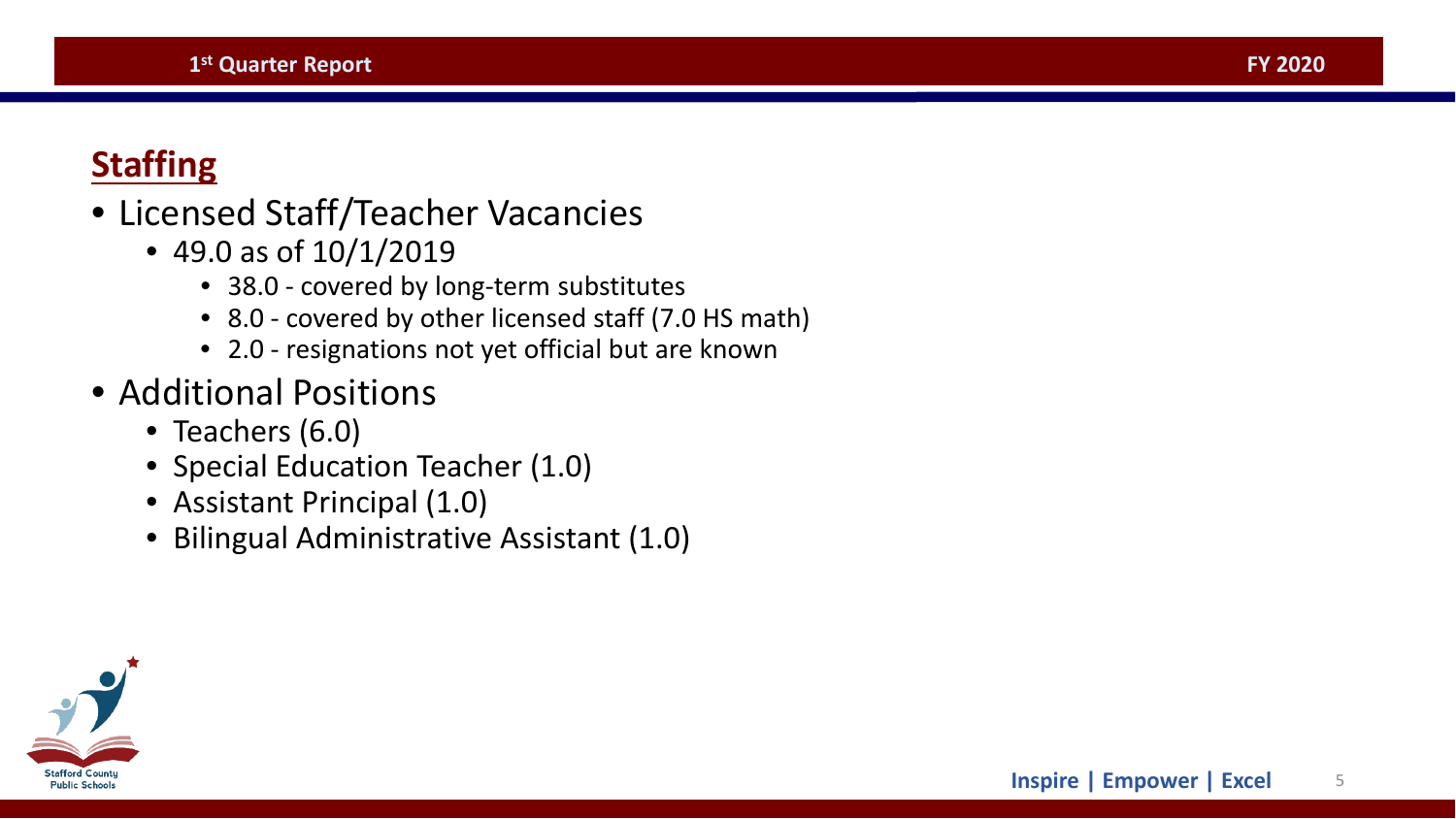#### **Funded Contingency**

- Current Balance: \$285k
- Transfers for:
	- Security Consultant \$85k
	- ADM School Site Adjustments \$105k

**[FY 2020](#page-4-0)**

**Inspire | Empower | Excel** 6

• Other / Misc: \$25k